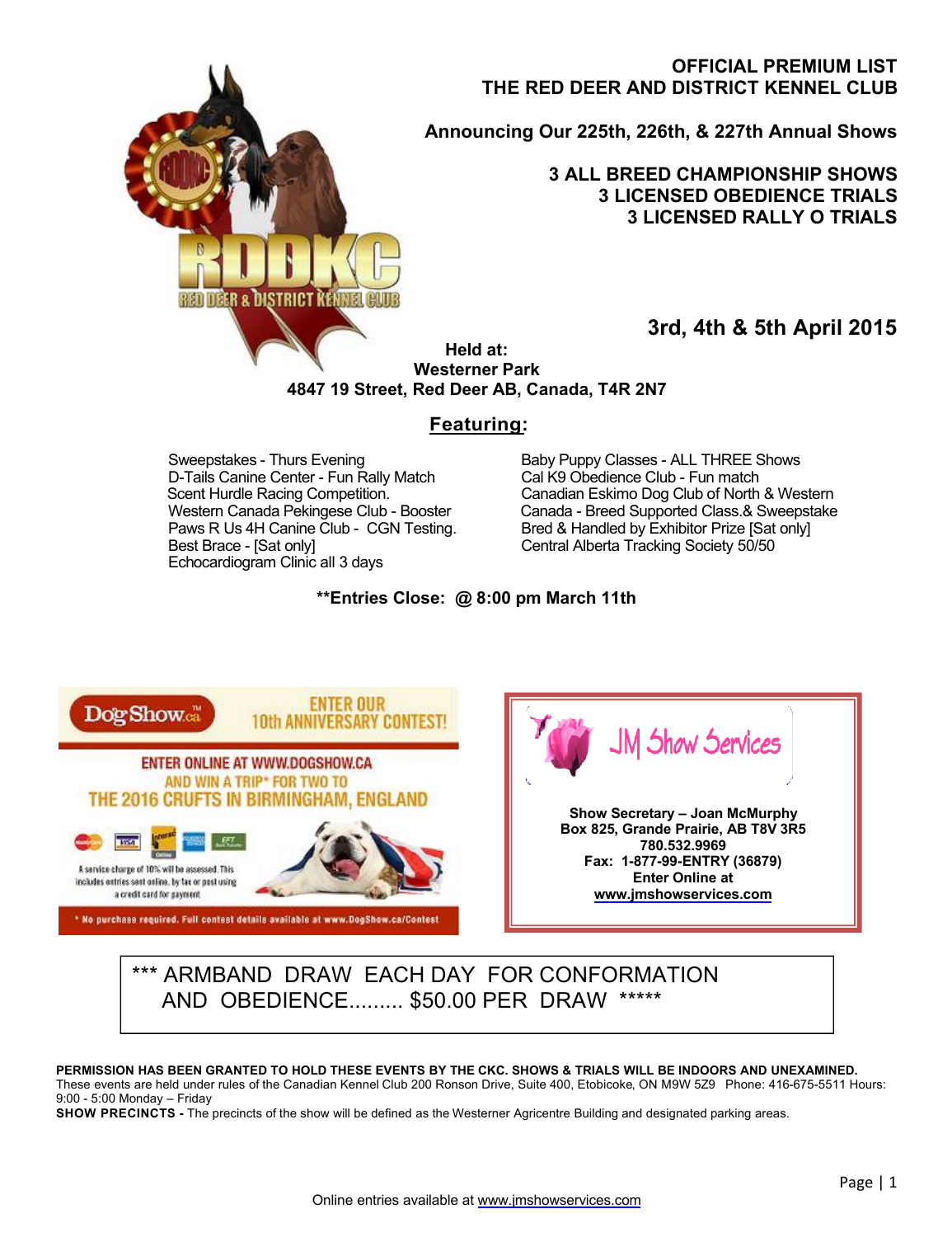# **The Red Deer & District Kennel Club 2013 Executive & Board of Directors**

Red Deer & District Kennel Club\*Box 57\*Red Deer, AB\*T4N 5E7

| President      | Karen LeJeune     | 403.318.3358 | Obedience Director   | Carol Allinson    | 403.341.5456 |
|----------------|-------------------|--------------|----------------------|-------------------|--------------|
| Vice President | Bev Davies-Fraser | 403.343.3225 | Rally O Director     | Katherine Klassen | 403 986 3834 |
| Secretary      | Karen Van Meer    | 403 887 3128 | <b>Show Director</b> | Sue Humphreys     | 403.749.2856 |
| Treasurer      | Lvnda Bowers      | 403.746 5544 | Judges Director      | Karen Van Meer    | 403.887.3128 |

# **The Show Committee**

| <b>Show Committee Members</b><br>Show Superintendant<br>Chief Ring Steward (Obed)<br>Sponsorships and Advertising | Sue Humphreys<br>Karen LeJeune<br><b>Bev Davies-Fraser</b><br>Karen Van Meer<br>Glynn Humphreys<br>Carol Allinson | <b>Show Secretary</b><br><b>Exhibitor Hospitality</b><br><b>Ribbons</b><br>Reserved Benching<br>Special Awards/Trophies<br>Chief Ring Steward [Conf]<br><b>Commercial Booths</b> | <b>JM Show Services</b><br>Sue Humphreys<br>Lisa Johre<br>Landra Wowchuck-Grantham<br><b>Bev Davies-Fraser</b><br>Jo Hammond<br>Karen Le Jeune |
|-------------------------------------------------------------------------------------------------------------------|-------------------------------------------------------------------------------------------------------------------|----------------------------------------------------------------------------------------------------------------------------------------------------------------------------------|------------------------------------------------------------------------------------------------------------------------------------------------|
| <b>Complaints Committee</b>                                                                                       | As per CKC rules, if required a committee will be struck up from the Show Committee Members.                      |                                                                                                                                                                                  |                                                                                                                                                |
| <b>Official Veterinarian</b>                                                                                      | Dog & Cat Hospital, East Hill Center, Red Deer T4R 3J5                                                            |                                                                                                                                                                                  | 403 343 7387                                                                                                                                   |

Official Photographer **Cathy French Photography, Box 3118, Sherwood Park**, AB T8H 2T1 780.416.6096<br>The Canadian Kennel Club Suite 400, 200 Ronson Dr., Etobicoke, ON M9W 5Z9 416.675.5511 Suite 400, 200 Ronson Dr., Etobicoke, ON M9W 5Z9 CKC Director for Alberta Vacant at this time<br>Alberta CKC Dog Show Rep Hillary Oakes, Gene Alberta CKC Dog Show Rep Hillary Oakes, General Delivery, Lyalta, AB T0J 1Y0 406.903.0178<br>Alberta CKC Obedience Rep Jeff Lunder, PO Box 353, Stn Main, Red Deer, AB T4N 5E9 403.343.6416 Jeff Lunder, PO Box 353, Stn Main, Red Deer, AB T4N 5E9

#### **Exhibitor Hospitality**

Please stop by the Ring areas on Thursday evening after set-up [5-7pm], and enjoy a Complementary bite to eat, a beverage and a visit. We know you will be hungry and thirsty! Food and Beverages Courtesy of Red Deer and District Kennel Club

If you would like to donate water at our shows please contact. Sue Humphreys at hawkhaven@xplornet.com or call 403-749-2856



#### ============================================================================================ **Can you help out? It's easy – just be a donor!**





\*\*Prize awarded Sunday pm for Best Pooper Scooper over the 3 days of the show.\*\*<br>information shoet available at Show Sessetaries table information sheet available at Show Secretaries table.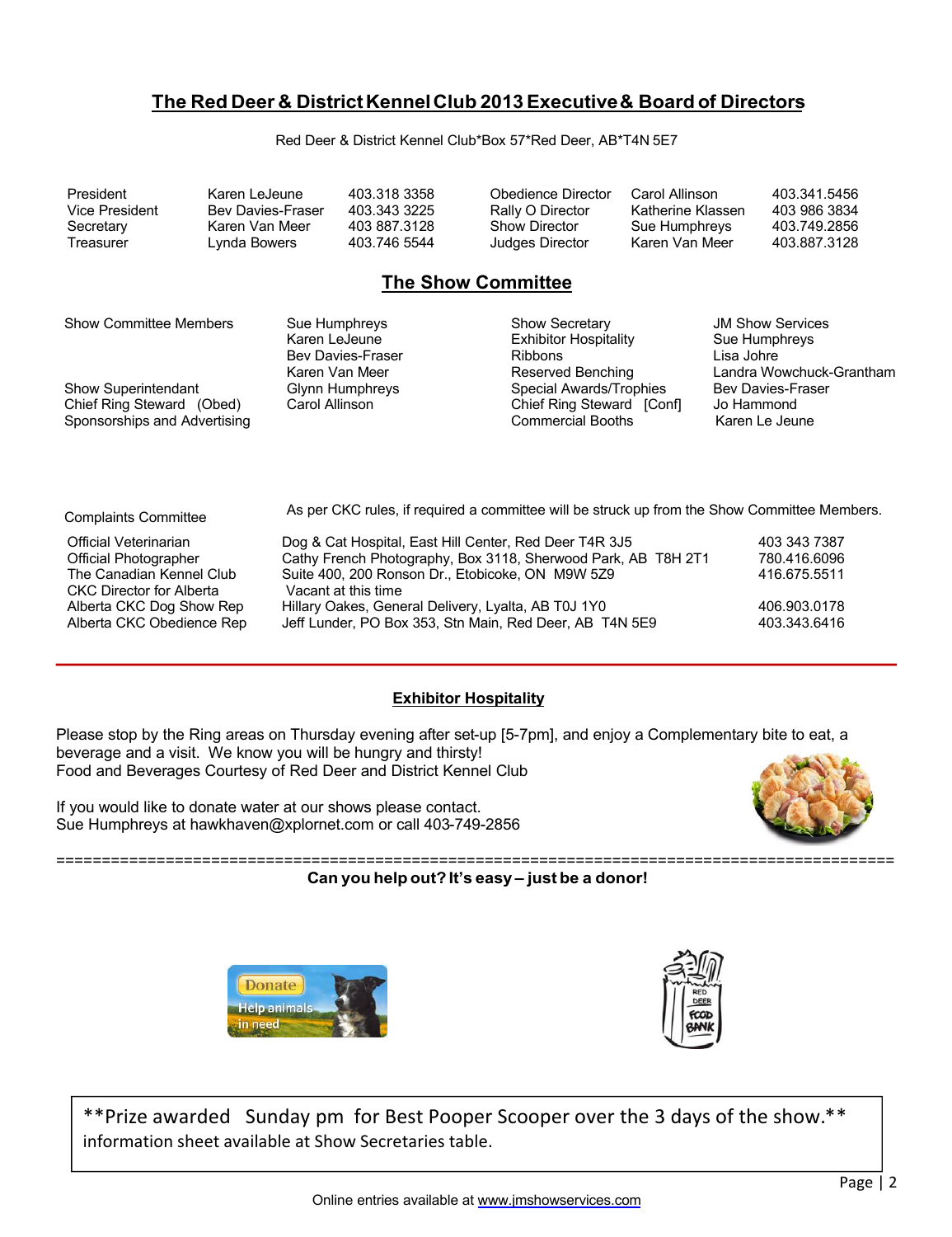| <b>Name</b>            | <b>Initials</b> | <b>Address</b>                               |
|------------------------|-----------------|----------------------------------------------|
| <b>Houston Clark</b>   | НC              | 481 Lakehaven Circle, Decatur, TN 37322-6014 |
| akcclark@gmail.com     |                 |                                              |
| <b>Toddie Clark</b>    | тс              | 481 Lakehaven Circle, Decatur, TN 37322-6014 |
| akcclark@gmail.com     |                 |                                              |
| Cec Ringstrom          | CR.             | Box 148, Arrowwood, AB TOL 0B0               |
| startstorm@gmail.com   |                 |                                              |
| <b>Butch MacDonald</b> | <b>BM</b>       | Box 148, Arrowwood, AB TOL 0B0               |
| startstorm@gmail.com   |                 |                                              |
| Murray Eason           | MН              | Box 758, Bragg Creek, AB TOL 0KO             |
| eeason@telus.net       |                 |                                              |

# **Assignments**

| Group                          | Friday    | Saturday    | Sunday    |
|--------------------------------|-----------|-------------|-----------|
| 1 Sporting                     | BM.       | НC          | CR.       |
| 2 Hounds                       | ТC        | <b>CR</b>   | HC        |
| 3 Working                      | <b>CR</b> | <b>TC</b>   | НC        |
| 4 Terriers                     | НC        | BM          | TC        |
| 5 Toys                         | НC        | ME - Permit | ТC        |
| 6 Non-Sporting                 | BM        | TC          | <b>ME</b> |
| 7 Herding                      | CR        | НC          | BM        |
| <b>Best Baby Puppy in Show</b> | ТC        | HC          | CR        |
| <b>Best in Show</b>            | ТC        | HC          | <b>CR</b> |
| <b>Reserve Best in Show</b>    | ТC        | НC          | <b>CR</b> |
| <b>Best Puppy in Show</b>      | ТC        | НC          | <b>CR</b> |
| <b>Best Brace in Show</b>      |           | HC          |           |

# **Obedience / Rally Judges Dates: April 3, 4 & 5, 2015**

| <b>Name</b>                | <b>Initials</b> | <b>Address</b>                                  |
|----------------------------|-----------------|-------------------------------------------------|
| Lucie Levasseur            | LL              | 1042 Prescott. St-Jean-Sur-Richelie, QC J3A 1Z8 |
| ernestleduc@hotmail.com    |                 |                                                 |
| Pierre Lalonde             | PL              | Box 134, Grosse Ilse, MB ROC 1G0                |
| agility-belgians@mymts.net |                 |                                                 |

**Assignments**

| <b>Class</b>      | <b>Trial 1 Fri</b> | <b>Trial 2 Sat</b> | <b>Trial 2 Sun</b> | <b>Class</b>    | <b>Rally Fri</b> | <b>Rally Sat</b> | <b>Rally Sun</b> |
|-------------------|--------------------|--------------------|--------------------|-----------------|------------------|------------------|------------------|
| <b>Novice A</b>   | <b>PL</b>          | LL                 | PL                 | <b>Novice A</b> |                  | PL               | ᄔ                |
| <b>Novice B</b>   | PL                 | LL                 | PL                 | <b>Novice B</b> |                  | PL               | LL               |
| Open A            | <b>PL</b>          | LL                 | PL                 | <b>Advan A</b>  |                  | PL               |                  |
| Open B            | <b>PL</b>          | LL                 | PL                 | <b>Advan B</b>  | LL               | PL               | LL               |
| Utility A/B       | <b>PL</b>          | LL                 | PL                 | <b>Excell A</b> | LL               | <b>PL</b>        | LL               |
| <b>Run Offs</b>   | <b>PL</b>          | LL                 | PL                 | <b>Excell B</b> | LL               | <b>PL</b>        | LL               |
| <b>Pre-novice</b> | PL                 | LL                 | PL                 | Intermediate    | LL               | PL               | LL               |
| <b>Veterans</b>   | PL                 |                    | PL                 |                 |                  |                  |                  |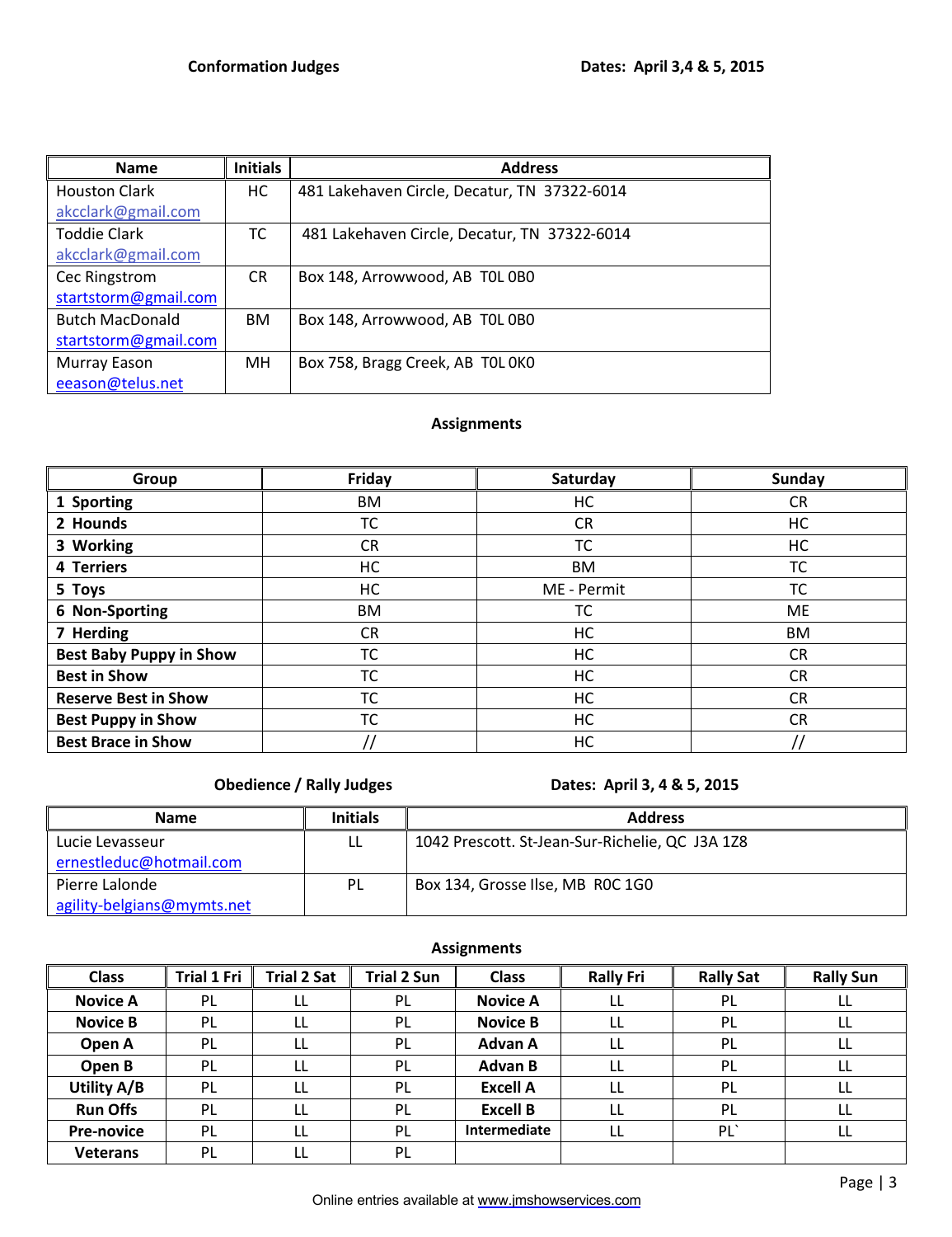#### **Prizes**

#### **Thanks to our Major sponsors - BIS/ RBIS & BPIS Prizes are sponsored each day by Global Pet Foods. All Group First Prizes sponsored by Canadian Dog Fanciers Magazine**

#### **Conformation**

| Best in Show each day                                 | Prize & Rosette |
|-------------------------------------------------------|-----------------|
| Reserve Best in Show each day                         | Prize & Rosette |
| Best Puppy in Show each day                           | Prize & Rosette |
| Best Baby Puppy in show                               | Rosette         |
| Best Brace in Show - Saturday only                    | Rosette         |
| First in Group each day                               | Prize & Rosette |
| $2^{nd}$ , $3^{rd}$ & $4^{th}$ in each Group each day | Rosette         |
| Brace in Group - Saturday only                        | Rosette         |
| Best Puppy in each Group each day                     | Prize & Rosette |
| Best Baby Puppy in each group each day                | Rosette         |
| Best of Breed each day                                | Ribbon          |
|                                                       |                 |
|                                                       |                 |

#### **Obedience Rally O**

|                                                       |                                        | 1 <sup>st</sup> in Class                                                                          | Rosette |
|-------------------------------------------------------|----------------------------------------|---------------------------------------------------------------------------------------------------|---------|
|                                                       |                                        | *NEW* Intermediate                                                                                | Rosette |
| $2^{nd}$ , $3^{rd}$ & $4^{th}$ in each Class each day |                                        |                                                                                                   |         |
| Highest Placing Veteran in Obedience                  |                                        |                                                                                                   |         |
| High Aggregate Score over 3 Trials**                  |                                        |                                                                                                   |         |
|                                                       |                                        |                                                                                                   |         |
|                                                       | Qualifying Score in Rally or Obedience | Prize & Rosette<br><b>Ribbon</b><br><b>Ribbon</b><br>Prize & Rosette<br>Prize & Rosette<br>Ribbon |         |

\*\* Dogs must be handled by the same person in all 3 trials, and the qualifying scores must be from the same class.

The Red Deer and District Kennel Club welcomes Boosters and Special Prizes to Support Entries to their shows. They will supply Rosettes/ Ribbons for BOB, BOS, RW, BW, WM, WF, BP, SD. SB & Highest Qualifying in Obedience and Rally O

| Entry per show or trial                | \$27.00 | Reserved Benching see section below | \$10.00 |
|----------------------------------------|---------|-------------------------------------|---------|
| Baby Puppy -                           | \$15.00 | Brace (Saturday Only)               | \$15.00 |
| Puppies (Jr. & Sr. Puppies Only) entry | \$25.00 | Catalogues Pre-ordered/Prepaid      | \$10.00 |
| Rally and Obedience                    | \$27.00 | Purchased at show [If available]    | \$12.00 |
| <b>Transition Class</b>                | \$23.00 | <b>Exhibition Only Transit</b>      | \$10.00 |
| *Listing Fee per event                 | \$8.95  | ** Unofficial Events                | \$12.00 |

#### **Entry Fees – GST Included**

\* Listing Fees are required for any dog without an individual CKC Registration Number, Miscellaneous Class Number, Event Registration Number, or a Performance Event Number \*\*Unofficial events **-** Dogs must be entered in regular classes or for exhibition only \*\*.

#### **Over payments will not be refunded but will be gratefully accepted as a club donation. There will be a \$40.00 Service Charge for all N.S.F. cheques.**

**Note**: No entry will be accepted without entry fees. Tendering of an NSF cheque shall be considered **NON-PAYMENT OF ENTRY FEES** and is an offense punishable by disciplinary action and cancellations of awards by the **CANADIAN KENNEL CLUB**. To comply with CKC, no entries will be accepted, altered, cancelled, or substituted after the official closing date and time for entries (except as provided for in Chapter 13, Section 13.4 of the Conformation Show Rules). Telephone entries cannot be accepted except in the event of a postal strike. Please contact the following in that event.

**Please make all cheques payable to The Red Deer & District Kennel Club or RDDKC and Mail/ courier entries to:**

Show/Trial Secretary **Joan McMurphy** Box 825, Grande Prairie, AB T8V 3R5 780 -532 -9969 **Courier Entries MUST BE ADDRESSEDTO & MARKED: 9401 123 Av, Grande Prairie, AB T8V 5Y4 "No Signature Required"**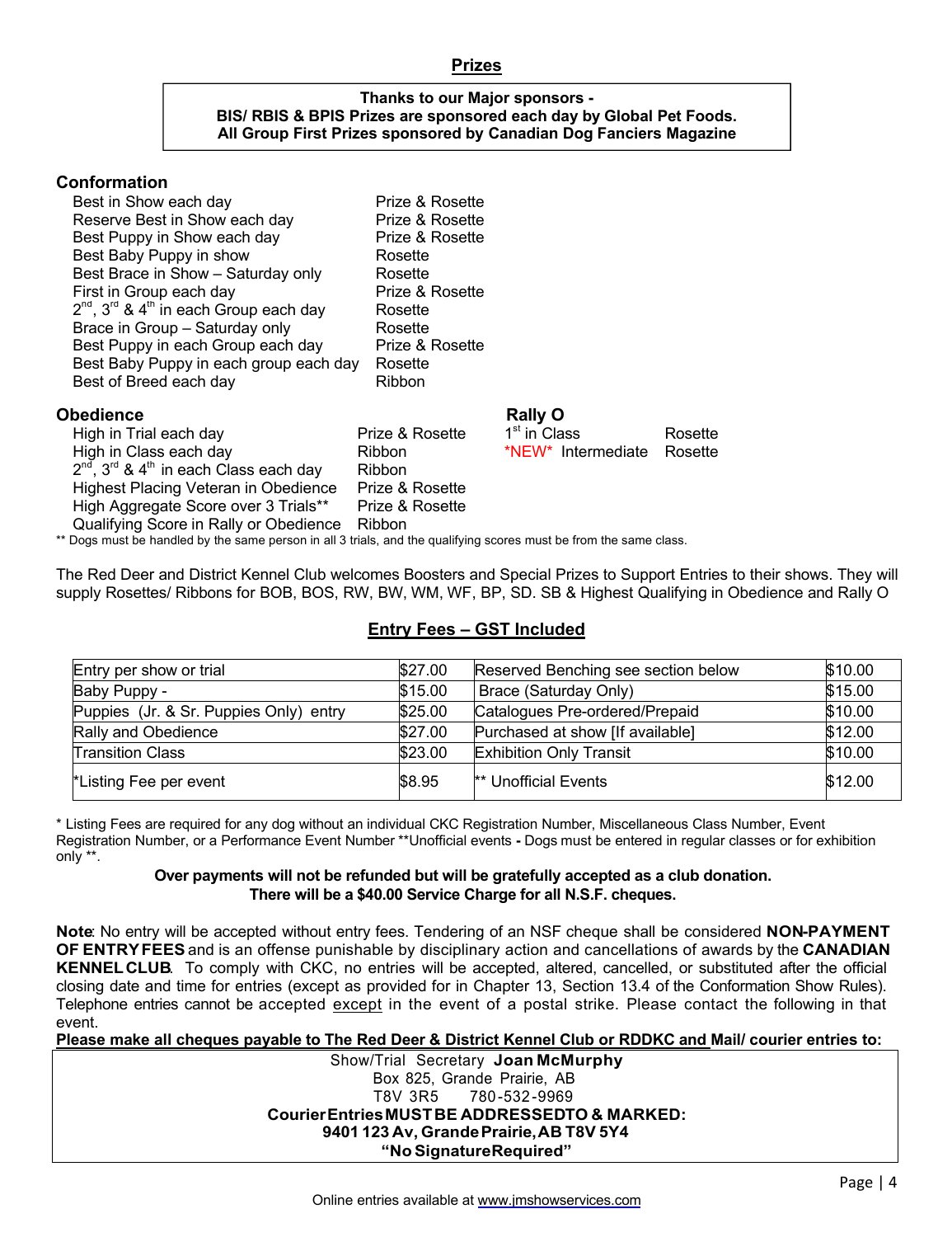

# **The Red Deer & District Kennel Club would like to thank our Sponsors! Cu-consulting Ltd.,***<u>Educiere</u>* Red I  $PerLoc$

# **Accommodations in Red Deer**

| Accommodation                 | <b>Address</b>           | Phone #             | Rate                    |
|-------------------------------|--------------------------|---------------------|-------------------------|
| Motel 6                       | 5001-19 Street           | 403-340-1749        | \$79.99 per night       |
|                               | <b>Southpoint Common</b> |                     | *No fee for show dogs   |
| <b>Red Deer Lodge Hotel</b>   | 4311-49 Avenue           | 1-800-661-1657      | \$109 - 114 per night   |
| *Sponsor RDDKC Show*          | Includes hot buffet      | breakfast per guest | No fee for show dogs    |
| <b>Westerner Campground</b>   | <b>Westerner Grounds</b> | 403-352-8801        | <b>Call for rates</b>   |
| <b>Comfort Inn</b>            | 6846-66 Street           | 403-348-0025        | Rates on request        |
|                               |                          |                     | \$20 per stay           |
| EconoLodge                    | 37433 Hwy 2              | 403-346-4188        | Rates \$74-\$89         |
|                               | <b>Gasoline Ally</b>     |                     | \$10 per dog/per night  |
| <b>Howard Johnson</b>         | 37557 Hwy 2              | 403-343-8444        | Rates \$89-\$99         |
|                               | <b>Gasoline Ally</b>     |                     | \$15 per dog/per night  |
| <b>Red Deer Travelodge</b>    | <b>2807-50 Avenue</b>    | 403-346-2011        | \$85per night           |
|                               |                          |                     | No fee for show dogs    |
| <b>Sandman Hotel</b>          | <b>2818-50 Avenue</b>    | 403-343-7400        | \$109.00 per night      |
|                               |                          |                     | No fees for show dogs.  |
| <b>Quality Inn North Hill</b> | <b>7150-50 Avenue</b>    | 1-866-715-0006      | \$109.00                |
|                               |                          |                     | No fee for show dogs    |
| <b>Best Western</b>           | 6839-66 Street           | 403-346-3555        | Rates on request        |
|                               |                          |                     | \$20 per night for pets |

**\*\*\*NOTE-ALL ACCOMMODATION ENQUIRIES TO HOTELS MUST STATE RED DEER DOG SHOW TO OBTAIN POSTED RATES. THESE ARE SPECIAL ROOM RATES FOR DOG SHOW PARTICIPANTS ONLY.**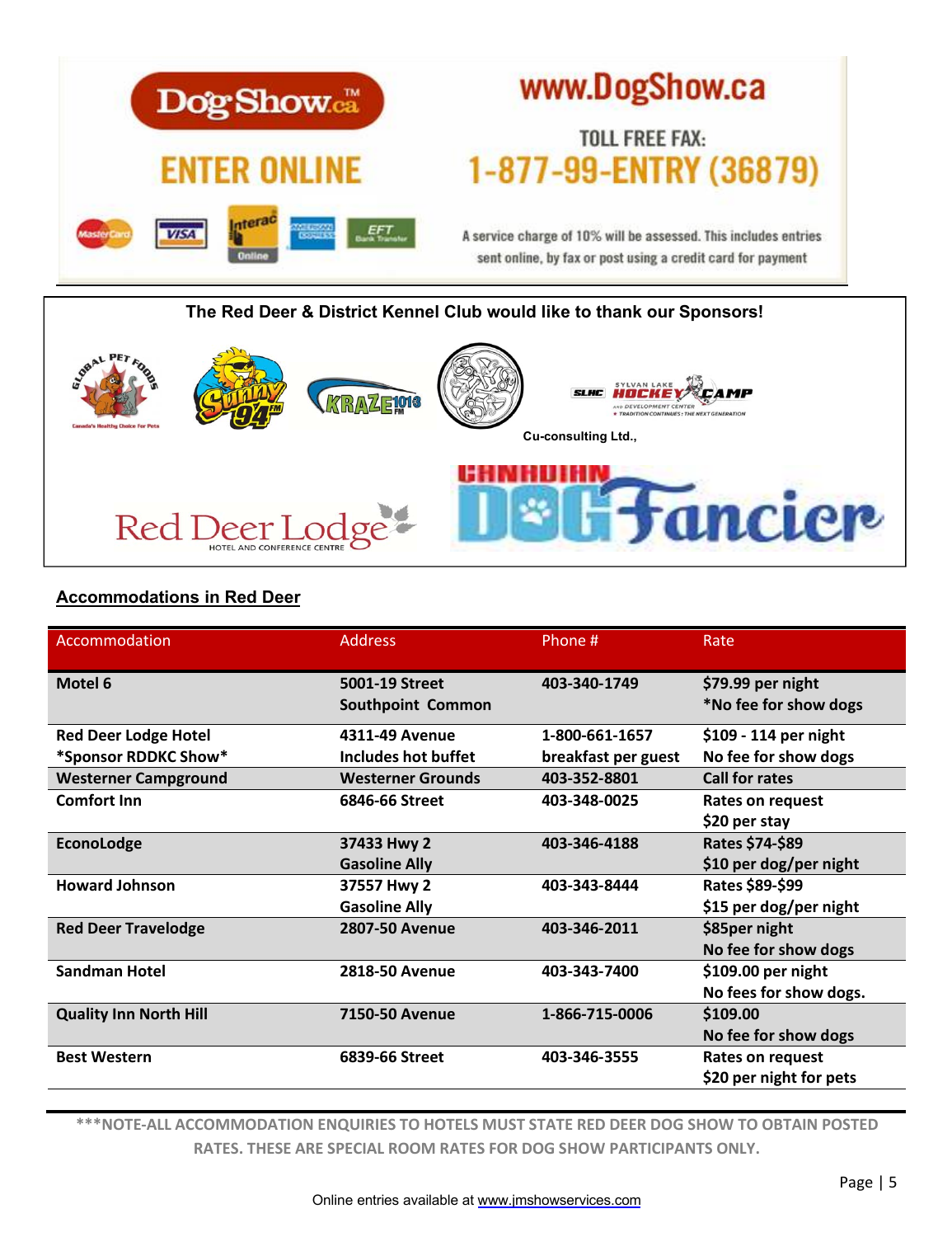### **Regular & Special Events**

| <b>Thursday</b>                | Friday                         | <b>Saturday</b>                | <b>Sunday</b>                  |
|--------------------------------|--------------------------------|--------------------------------|--------------------------------|
| Sweepstakes 6:30pm             | Conformation                   | Conformation                   | Conformation                   |
| Cal K9 Obedience fun match     | Obedience                      | Obedience                      | Obedience                      |
| Contact Intucker@shaw.ca       | Rally O                        | Rally O                        | Rally O                        |
| D-Tails Tally Fun Match        | Scent Hurdle Racing after BIS  | Bred & Handled by Exhibitor    |                                |
| Contact ndhoward@telus.net,    | Echocardiogram Clinic          | Echocardiogram Clinic          | Echocardiogram Clinic          |
| Exhibitor Hospitality 5 - 7 pm |                                | Canadian Eskimo Club of        | Western Pekingese Booster      |
|                                |                                | Northern and Western Canada    |                                |
|                                |                                | Sweepstakes                    |                                |
|                                |                                | Paws R Us Canine- CGN          | Junior Handling Obedience      |
|                                |                                | 8.30am                         |                                |
|                                |                                | <b>Brace</b>                   | Junior Handling Conformation   |
|                                | Central Alberta Tracking 50/50 | Central Alberta Tracking 50/50 | Central Alberta Tracking 50/50 |
|                                |                                |                                |                                |

### **Thursday Evening Pre Show Sweepstakes**

| Puppies will be divided by age as follows<br>Judges TBA |                                                        |
|---------------------------------------------------------|--------------------------------------------------------|
| Classes -                                               | 1st in each class 20% of class entry & Rosette         |
| Male & Female                                           | 2nd in each class 15% of class entry & Rosette         |
| Baby Puppy 3-6 months                                   | 3rd in each class 10% of class entry & Rosette         |
| Junior Puppy 6 - 9 months                               | 4th in each class 5% of class entry & Rosette          |
| Senior puppy 9 - 12 months                              | Best Overall 10% of ALL entries/ BOS 5% of ALL entries |
| Yearling 12 - 18 months                                 | Remainder will be retained by RDDKC to defray costs.   |

**Events**

#### **Junior Handling Conformation & Obedience**

This competition will be held on Sunday during the lunch break. Entries will be taken on Sunday only and the fee will be \$2.00 - JUDGE: TBA- **Conformation:** Pee Wee, Junior Novice/Open, Intermediate Novice/Open, and Senior Novice/Open Prizes: Pee Wee - Prize/ Junior, Novice, Open Winners - Ribbon - Best Overall Handler- Rosette. **Obedience-Rally O** - Junior & Senior Novice A, and Novice B. Senior Novice B, Junior and Senior Open A, Junior & Senior Open B. Ribbons for winners.

#### \_\_\_\_\_\_\_\_\_\_\_\_\_\_\_\_\_\_\_\_\_\_\_\_\_\_\_\_\_\_\_\_\_\_\_\_\_\_\_\_\_\_\_\_\_\_\_\_\_\_\_\_\_\_\_\_\_\_\_\_\_\_\_\_\_\_\_\_\_\_\_\_\_\_\_\_\_\_\_\_\_\_\_\_\_\_\_\_\_\_\_\_\_\_\_\_\_\_\_ **Scent Hurdling Racing Competition**

The Alberta Scent Hurdle Racing Assoc. will host a Scent Hurdling Competition on Friday immediately after Best in Show. For more information contact Avril Tatterson at avril.tatterson@shaw.ca or call 403 282-8479. Entries must be submitted to Show Secretary, Joan McMurphy by the closing date. Entry \$10.00 per team

#### \_\_\_\_\_\_\_\_\_\_\_\_\_\_\_\_\_\_\_\_\_\_\_\_\_\_\_\_\_\_\_\_\_\_\_\_\_\_\_\_\_\_\_\_\_\_\_\_\_\_\_\_\_\_\_\_\_\_\_\_\_\_\_\_\_\_\_\_\_\_\_\_\_\_\_\_\_\_\_\_\_\_\_\_\_\_\_\_\_\_\_\_\_\_\_\_\_\_\_\_\_\_ **Cal K 9 Obedience club of Calgary**

Is hosting a fun match on Thurs April 2nd starting at 6 pm by \*\*\*PRE REGISTRATION ONLY\*\* please contact Leanne Tucker @ Intucker@shaw.ca to register. \$10 per class"

#### \_\_\_\_\_\_\_\_\_\_\_\_\_\_\_\_\_\_\_\_\_\_\_\_\_\_\_\_\_\_\_\_\_\_\_\_\_\_\_\_\_\_\_\_\_\_\_\_\_\_\_\_\_\_\_\_\_\_\_\_\_\_\_\_\_\_\_\_\_\_\_\_\_\_\_\_\_\_\_\_\_\_\_\_\_\_\_\_\_\_\_\_\_\_\_\_\_\_\_\_\_\_ **D-Tails Canine Center Presents Rally Obedience Fun Match**

Thursday @ 6 pm \$10.00/run Running order Novice, Advanced, and Excellent. Registration at Rally ringside Contact: Nancy @ ndhoward@telus.net Amber @ amber.levy7@hotmail.com

#### \_\_\_\_\_\_\_\_\_\_\_\_\_\_\_\_\_\_\_\_\_\_\_\_\_\_\_\_\_\_\_\_\_\_\_\_\_\_\_\_\_\_\_\_\_\_\_\_\_\_\_\_\_\_\_\_\_\_\_\_\_\_\_\_\_\_\_\_\_\_\_\_\_\_\_\_\_\_\_\_\_\_\_\_\_\_\_\_\_\_\_\_\_\_\_\_\_\_\_\_\_\_ **Echocardiogram and Colour Flow Doppler Clinic**

With Dr, Luis Braz Ruivo DVM, DVSc, ACVIM (Ca) Friday, Saturday and Sunday - See Advert in Premium List for details.

#### \_\_\_\_\_\_\_\_\_\_\_\_\_\_\_\_\_\_\_\_\_\_\_\_\_\_\_\_\_\_\_\_\_\_\_\_\_\_\_\_\_\_\_\_\_\_\_\_\_\_\_\_\_\_\_\_\_\_\_\_\_\_\_\_\_\_\_\_\_\_\_\_\_\_\_\_\_\_\_\_\_\_\_\_\_\_\_\_\_\_\_\_\_\_\_\_\_\_\_\_\_\_ **Western Canada Pekingese Club Booster**

to be held on Sunday under Judge Toddie Clark. - Prizes for Wd, Wf, BOW, BOS, BOB and BP

#### \_\_\_\_\_\_\_\_\_\_\_\_\_\_\_\_\_\_\_\_\_\_\_\_\_\_\_\_\_\_\_\_\_\_\_\_\_\_\_\_\_\_\_\_\_\_\_\_\_\_\_\_\_\_\_\_\_\_\_\_\_\_\_\_\_\_\_\_\_\_\_\_\_\_\_\_\_\_\_\_\_\_\_\_\_\_\_\_\_\_\_\_\_\_\_\_\_\_\_\_\_\_ **Canadian Eskimo Dog Club of Northern & Western Canada Booster**

Breed Supported Class - with Sweepstakes after Best in Show contact Shannon at shannondebruin@hotmail.com

#### \_\_\_\_\_\_\_\_\_\_\_\_\_\_\_\_\_\_\_\_\_\_\_\_\_\_\_\_\_\_\_\_\_\_\_\_\_\_\_\_\_\_\_\_\_\_\_\_\_\_\_\_\_\_\_\_\_\_\_\_\_\_\_\_\_\_\_\_\_\_\_\_\_\_\_\_\_\_\_\_\_\_\_\_\_\_\_\_\_\_\_\_\_\_\_\_\_\_\_\_\_\_ **Sweepstakes**

Pre-Show **competition** and will be held on Thursday evening. Classes are - Baby puppy, Junior, Senior and Yearling.

#### \_\_\_\_\_\_\_\_\_\_\_\_\_\_\_\_\_\_\_\_\_\_\_\_\_\_\_\_\_\_\_\_\_\_\_\_\_\_\_\_\_\_\_\_\_\_\_\_\_\_\_\_\_\_\_\_\_\_\_\_\_\_\_\_\_\_\_\_\_\_\_\_\_\_\_\_\_\_\_\_\_\_\_\_\_\_\_\_\_\_\_\_\_\_\_\_ **Paws R Us Lacombe [4 H group]**

Will hold CGN testing under Judge Sarah Jane Petit for details contact Lynda Hand at lynda@sedahavanese.com \_\_\_\_\_\_\_\_\_\_\_\_\_\_\_\_\_\_\_\_\_\_\_\_\_\_\_\_\_\_\_\_\_\_\_\_\_\_\_\_\_\_\_\_\_\_\_\_\_\_\_\_\_\_\_\_\_\_\_\_\_\_\_\_\_\_\_\_\_\_\_\_\_\_\_\_\_\_\_\_\_\_\_\_\_\_\_\_\_\_\_\_\_\_\_\_\_

#### **Central Alberta Tracking Society 50/50**

to be held Friday, Saturday and drawn Sunday at noon.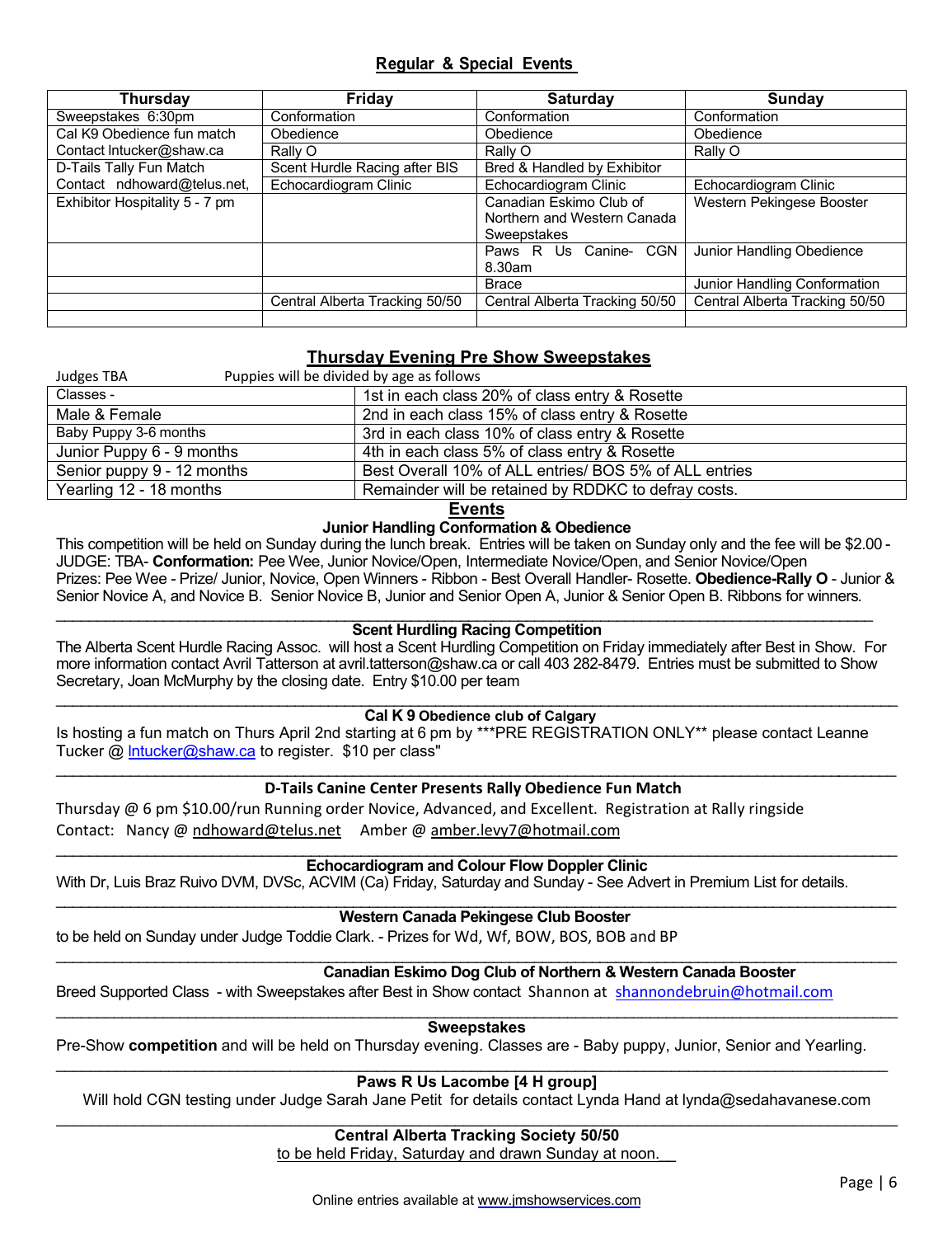### **Special Awards/ Trophies**

#### **Conformation**

**Dilquin Standard Poodles** – Cindy Harvey is pleased to offer a prize for Best of Winners in Standard Poodles on Sunday April 4th, 2015 under Judge Murray Eason.

**Taolan Malamutes -** is pleased to offer a prize for Best Puppy in Breed on Saturday.

**Taolan Australian Shepherds -** is pleased to offer a Prize for Best Australian Shepherds in Breed on Saturday.

**Coronado Poodles** – June Thompson is pleased to offer a prize for BOW in Standard Poodles on Saturday.

**Hawkhaven Irish Wolfhounds -** is pleased to offer a Prize for Best Baby Puppy in Hound group Friday and Saturday.

#### **Obedience / Rally O**

#### **Rally O Virginia Cummings Annual Memorial Trophy**

The Red Deer & District Kennel Club is honored to offer on Saturday April 4th a memorial trophy for the highest qualifying score in Novice. In memory of Virginia Cummings, Zone 10 CKC Obedience Representative who was a strong advocate for newcomers to performance events. A keeper trophy will be presented to the exhibitor.

**Coronado Poodles** – June Thompson is pleased to offer a prize for High Scoring Standard Poodle in Rally O on Saturday

**Lawrence & Katherine Klassen** are pleased to offer \$50.00 cash prize to the Highest Scoring Golden Retriever in Obedience on Saturday April 4th in memory of (Kelsey) Kylesobutte Kaylie's Firefly.

**D-Tails Canine Center -** is pleased to donate a prize for High scoring Novice A dog in Rally Obedience on Saturday April 4th.

**Hooked on Boxers -** is pleased to donate a prize for High Scoring Boxer in Rally Obedience on Saturday April 4th

**Prairie Dawgs Pet Supply -** is pleased to offer a prize on Friday 3rd April for highest score in trail 1 Novice A dog in Rally Obedience.

#### **Catalog Advertising**

#### **All ads must be Camera ready.** Rates are as follows:

|                |         | $\overline{1}$ www.inwet.www.exilletwite.com/links/2010/10/10/10/10                     |          |            |          |  |
|----------------|---------|-----------------------------------------------------------------------------------------|----------|------------|----------|--|
| $1/4$ page.    | \$25.00 | Front.                                                                                  | \$150.00 | Back       | \$150.00 |  |
| $1/2$ page.    | \$50.00 | <b>Back Cover</b>                                                                       | \$250.00 | Full page. | \$100.00 |  |
| Inside Covers: |         | for Advertising & Sponsorship contact Ivan at 403-350-8102 - email: ibusenius@gmail.com |          |            |          |  |

#### **Benching - Conformation & Obedience PRE-REGISTRATION & PRE-PAID FORM**

Please use to PRE-REGISTER & PRE-PAY for the **Scent Hurdle Racing** - \$10.00 per team

NUMBER OF PEOPLE: .................. NUMBER OF DOGS/TEAMS ENTERED..............................

**Benching** NAME OF OWNER/AGENT: ............................................phone.......................................................

e mail .................................................................................................................................................

PAYMENT INCLUDED: \$.............................................................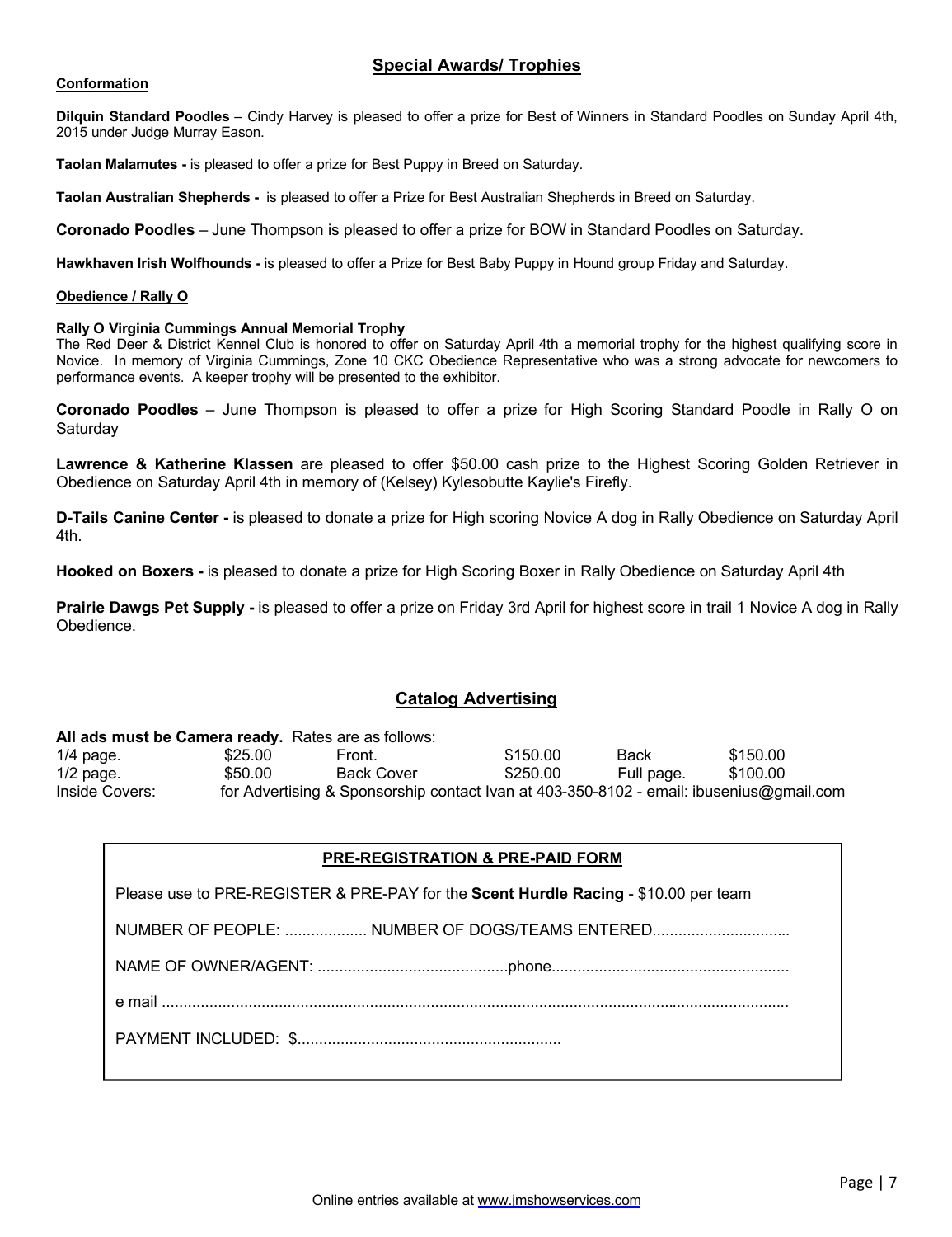# **RDDKC Reserved Benching & Power Form**

**Pre-paid Obedience/Rally O benching:** will be available ringside. **Please ensure you request the type of Obedience benching you prefer.** Unreserved/Unpaid Obedience/Rally O benching will be available (on a first come basis) in the Conformation benching/grooming area, not at ringside. You may only Obedience/ Rally O bench ringside if you have paid/reserved benching, NO exceptions. Please note the size of the spaces, and ensure that you reserve the number of spaces required.



#### **There will be no Conformation benching at ringside, reserved Conformation benching/grooming space will only be available in designated Conformation benching/grooming area.**

**Once benching is sold out**, no further reservations will be taken. There will be limited unreserved space available on a first come basis in the main grooming/ benching area for Conformation, Obedience and Rally O. Get your reservations in early to avoid disappointment.

If you have NOT reserved, you must find an un-reserved space. If you put your items in a space reserved by someone else, you will be told by the Show Superintendant to remove your items immediately, or they will be removed for you.

**Once benching has been assigned, no changes will be made. Absolutely no reservations will be accepted after closing, and no changes will be made at the Show! All reserved benching MUST be booked & paid for (prior to closing) through the Show Secretary. If you are attending a Specialty at this Show, please check with your Club prior to booking your space, to ensure that benching has not already been reserved for people exhibiting at your Specialty.**

#### **Power**

When you book a power outlet, ONE 8' x 10' benching/grooming space will be included with your power reservation. SHOULD you require more space than one 8' x 10', please book and pay for more spaces under the same name. They must be booked prior to closing. Any Exhibitor found plugging into unauthorized/unpaid for electrical outlets will risk being excused from the show.

#### **If power is required after closing (it will cost you more). It must be ordered/paid for directly through Goodkey show Services - Calvin Goodkey [430] -356-0083 cell: [403] 596-6678**

#### **Contacts**

**Conformation Benching and Power** -If you wish to bench next to someone or for further information or questions, please contact Landra Wowchuck- Grantham by e-mail: axiomafghans@shaw.ca telephone: 403-986-3299

**Obedience/Rally O Benching** - Please contact Bev Davies-Fraser by e-mail: beaglebandits@albertahighspeed.net

#### **Mail completed form to JM Show Services Box 825, Grande Prairie, AB T8V 3R5 Please make cheque payable to The Red Deer & District Kennel Club**

 $Name(s)$ 

Phone#\_\_\_\_\_\_\_\_\_\_\_\_\_\_\_\_\_\_\_\_\_\_\_\_\_\_\_\_\_\_\_\_\_\_\_\_\_\_\_\_\_\_\_\_ E-mail\_\_\_\_\_\_\_\_\_\_\_\_\_\_\_\_\_\_\_\_\_\_\_\_\_\_\_\_\_\_\_\_\_\_\_\_\_\_\_\_\_\_\_\_\_\_\_\_\_\_\_\_

|                                                             | Amount | Cost |
|-------------------------------------------------------------|--------|------|
| Rally O Benching – ringside 4' x 5' $@$ \$5.00              |        |      |
| Obedience Benching – ringside 4' x $\overline{5'}$ @ \$5.00 |        |      |
| Conformation Benching - 8' x 10' $@$ \$10.00                |        |      |
| Prepaid Power @ \$110.00 per 1500 W outlet                  |        |      |
| *** (includes 1 8 x 10 benching space)                      |        |      |
|                                                             | Total  |      |

**\*\*If you are attending a Specialty at this Show, please check with your Club prior to booking your space, to ensure that benching has not already been reserved for people exhibiting at your Specialty.\*\* Mail completed form to JM Show Services Box 825, Grande Prairie, AB T8V 3R5 Please make cheque payable to The Red Deer & District Kennel Club**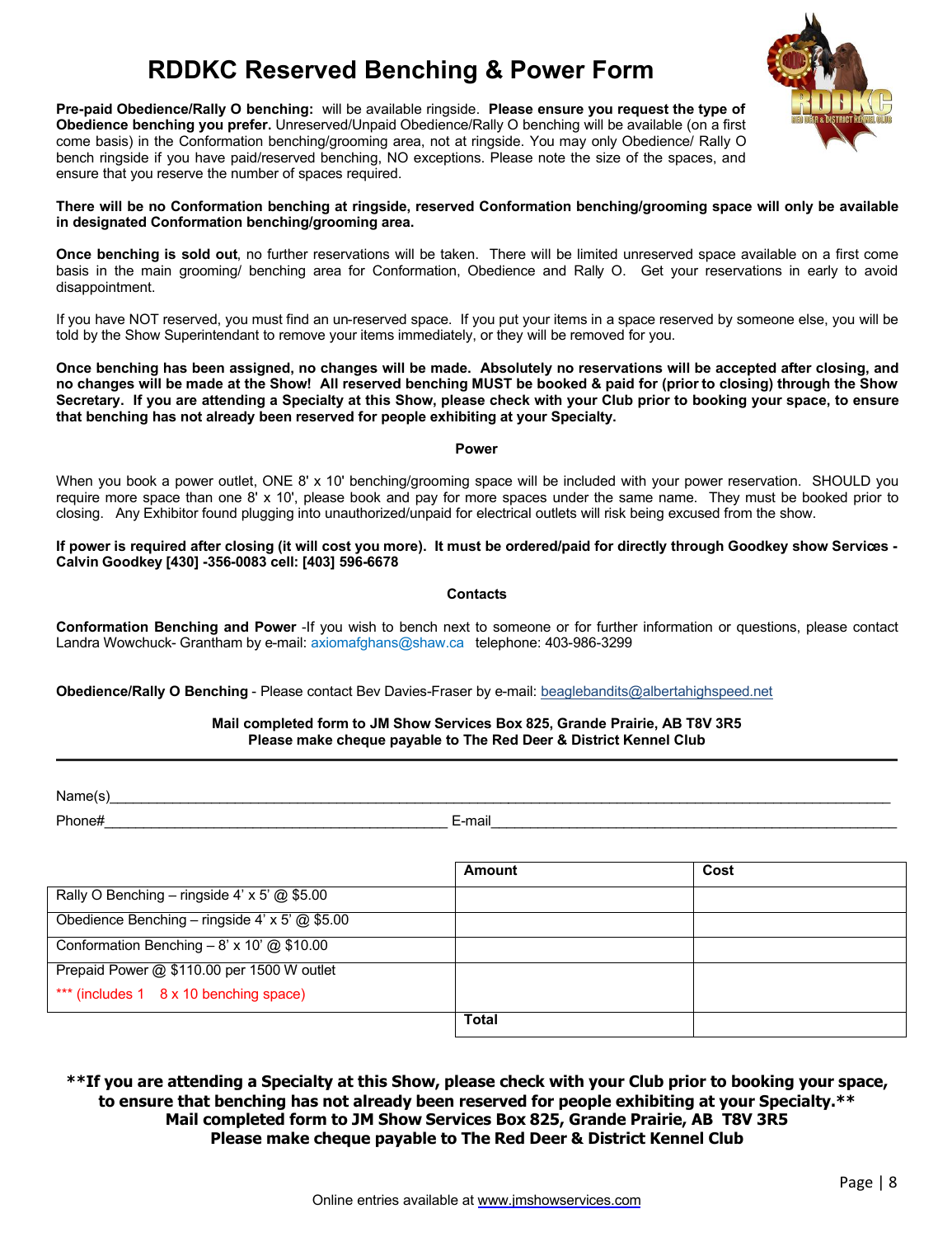# **RDDKC Commercial Booth Form**



#### **All Commercial Space MUST be booked and paid for through the Show Secretary, and must be received by closing of Entries.**

Each booth will be supplied with one table & two chairs. Extra tables may be rented at a cost of \$10.00 each. Each space is 10' x 10' at a cost of \$105.00 (GST included) Extra room for benching of dogs is \$10.00 for each 8'x10' space. Power is \$110.00 per 1500 watt outlet. Vendors booking 4 or more spaces and/or power will receive (if required and requested in advance) a free 8' x 10' reserved benching space for their dogs.

Name of Company:\_\_\_\_\_\_\_\_\_\_\_\_\_\_\_\_\_\_\_\_\_\_\_\_\_\_\_\_\_\_\_\_\_\_\_\_\_\_\_\_\_\_\_\_\_\_\_\_\_\_\_\_\_\_\_\_\_\_\_\_\_\_\_\_\_\_\_\_\_\_\_\_\_\_\_\_\_\_\_\_\_

Contact Person: <u>example</u> and the set of the set of the set of the set of the set of the set of the set of the set of the set of the set of the set of the set of the set of the set of the set of the set of the set of the s

Phone#:\_\_\_\_\_\_\_\_\_\_\_\_\_\_\_\_\_\_\_\_\_\_\_\_\_\_\_\_\_\_\_\_\_\_\_\_\_\_\_\_\_\_\_\_\_\_\_\_\_\_\_\_\_\_\_\_\_\_\_\_\_\_\_\_\_\_\_\_\_\_\_\_\_\_\_\_\_\_\_\_\_\_\_\_\_\_\_\_\_\_

E-mail: which is a set of the set of the set of the set of the set of the set of the set of the set of the set

|                                                | Amount       | Cost |
|------------------------------------------------|--------------|------|
| Number of Spaces $-10'$ x 10' @ \$105.00       |              |      |
| Add I 8' x 10' benching space for dogs @ 10.00 |              |      |
| Number of extra tables $@$ \$10.00             |              |      |
| Prepaid power per 1500 W outlet @ \$110.00     |              |      |
| Must be ordered in advance                     |              |      |
|                                                | <b>Total</b> |      |

**Pre-payment and Pre-booking of booths is a requirement, and payments must be received by closing of entries.** 

**Power NOT pre-ordered available at a higher fee directly from Calvin Goodkey 403-356-0083**

**If additional benching space for dogs is required (dogs on the Show premises MUST be Registered dogs entered in the Show, or entered for exhibition only), you MUST let us know.** 

> For more information, please contact **Karen LeJeune:** to karen.a.lejeune@gmail.com

**Mail completed form to JM Show Services Box 825, Grande Prairie, AB T8V 3R5 Please make cheque payable to The Red Deer & District Kennel Club**



### **Parking**

**\*\*Pre- paid parking passes are NO LONGER available from RDDKC.\*\*** Parking Passes **are** available and may be purchased at the entry gates at the Westerner grounds. \$9.00 for all 3 days for regular sized vehicles or \$4.00 per day. Vehicles with trailers or multi-axles [over size] \$14.00 for all 3 days. Please obey posted parking signs on the Westerner Grounds. The RDDKC will not be responsible for parking tickets incurred by exhibitors who illegally park in fire lanes or other areas.

#### \*\* STRICTLY ENFORCED \*\*

Absolutely NO RV's will be allowed to park next to the building anymore at the request of the Fire Marshall Please make sure you park RV;s in the parking lot provided with power outlets North of the Agricenter

**Overnight parking [electrical only] or camping, are available on the show grounds. For information or reservations, please contact: 403-352-8801** Westerner Campground, Operators - John and Cheryl Stoutley - 403 352-8801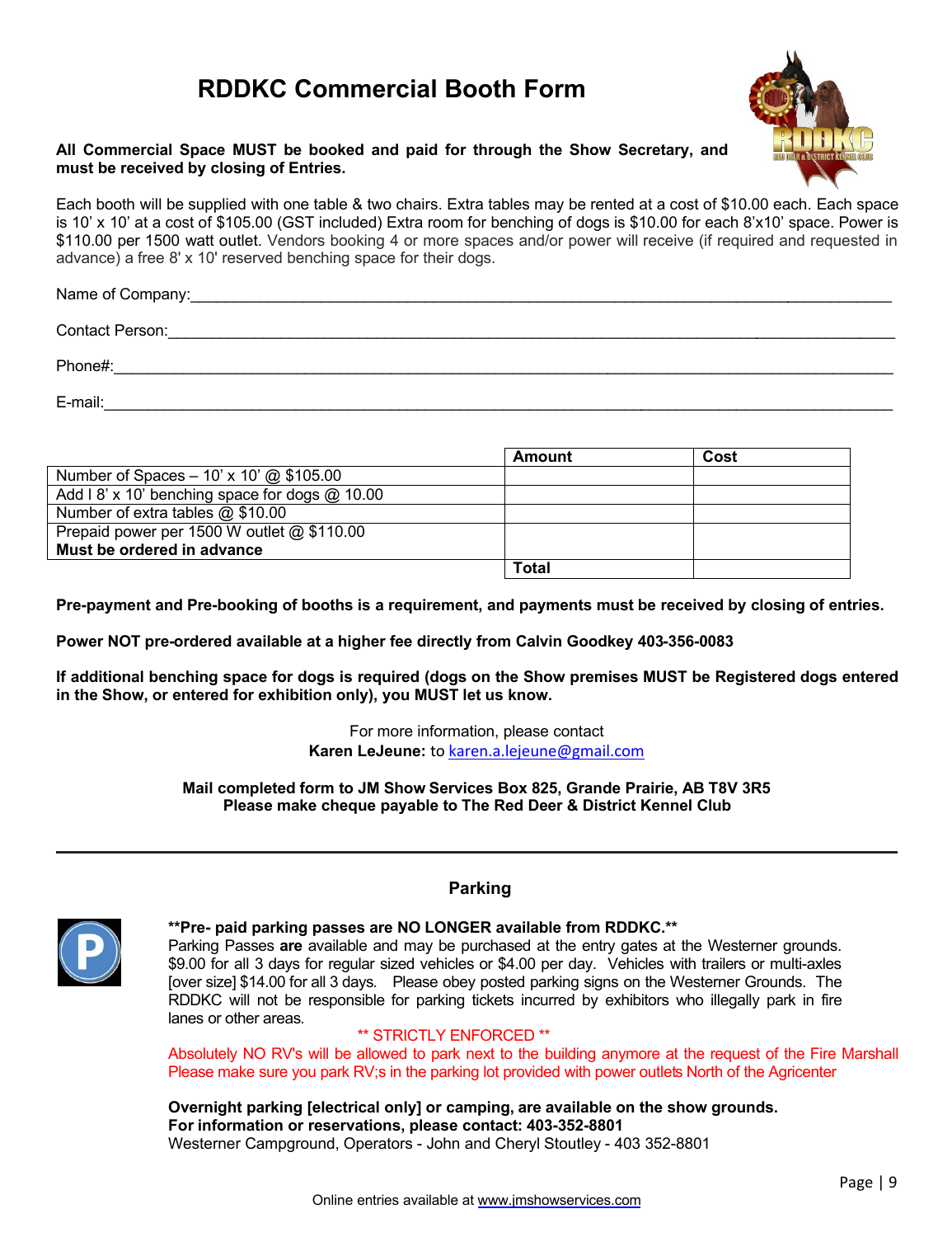#### **GENERAL INFORMATION AND REGULATIONS**

Dogs should be in the building at least one hour prior to ring time. It is the responsibility of the exhibitor to be aware of the posted schedule and be at ringside at the time of judging. The club will not call individual dogs to ringside. Please remain at ringside until judging is completed. A practice ring will be set up in the benching area. Regular rings must not be used for this purpose.

Dogs must be exercised in the areas provided, anyone exercising their dogs on the grounds outside the building and not cleaning up after them, will be excluded from the show or trial.

Exhibitors are reminded to respect hospitality facilities. The Red Deer & District Kennel Club reserves the right to refuse future entries from any exhibitor who creates excessive destructive or disruption to host facilities (Hotel, motel or campground).

The show superintendent is in complete charge of the shows and trials which, are governed by CKC rules. No judge or any other person participating in any capacity at a dog show held under CKC rules shall be subjected to an indignity of any kind during the progress of the show. The Show Committee has a responsibility to see that this rule is enforced. Chapter 19.7, Page 55, CKC Conformation Show Rules and Regulations.

The Dog Show Committee will use due care and diligence for the welfare of dogs, exhibitors and spectators, but will not be responsible for, nor assume any liability in the event of accident or misfortune.

The Red Deer and District Kennel Club reserves the right to remove from the shows or trials any person or dog for any just cause. Any dog excused by the show superintendent or veterinarian, for any reason, shall not compete in any classes or accept any awards for the duration of the shows or trials. No refund of any fees will be made.

If because of riot, civil disturbance, or any other acts beyond the control of the show committee, it is impossible to open or complete the show, no refunds shall be made!

#### **EXTRACTS FROM THE DOG SHOW RULES**

#### **BREEDS, CLASSES, AWARDS AND STAKES**

**12.2.1 REGULAR OFFICIAL CLASSES**: All of these classes must be divided by sex. Note: no dogs under the age of six months on the first day of the show shall be allowed within the Show precincts as defined in the Premium List. Every dog within these precincts (exceptions are IN TRANSIT AREA) must be entered in one of the Regular Official Classes or in Exhibition Only.

**12.6.1 EXHIBITION ONLY PUPPIES 3-6 MONTHS OF AGE**: (a) must be entered in Exhibition Only providing the owner of the puppy has also entered a dog in one of the regular official classes. (b) May not compete in any official, unofficial or non-regular classes including parades nor are they required to be listed in the catalogue.

**JUNIOR PUPPY**: shall be for dogs at least six months of age on the first day of the Show and under nine months of age on the day of the show.

**SENIOR PUPPY**: shall be for dogs 9 months of age and under twelve (12) months of age on the day of the show.

**12-18 MONTH** - for dogs over 12 months of age but under 18 months of age.

**CANADIAN BRED**: shall be for dogs born in Canada, Champions of any country excluded

**BRED BY EXHIBITOR:** shall be for dogs owned and handled in the ring by the Breeder. The handler must be the owner/co-owner AND breeder/co-breeder of the dog. The owner/breeder must handle the dog in this class, but need not handle the dog for further awards. **OPEN CLASS**: shall be for all dogs.

**SPECIALS ONLY**: is for dogs which have a recorded CKC Registration or Event Registration Number and have attained the required points for Championship status including at least one 2 point win either at the breed or group level. Should

a dog which is entered in this class be found either not to be registered or has not completed the requirements for Championship status, all awards earned at the show will be cancelled. Dogs entered in this class will compete for Best of Breed, Best of Opposite Sex and Best Puppy if eligible.

**BRACE CLASS** - This class shall be for two dogs of the same breed (not necessarily of the same sex).

**MOVING DOGS TO "SPECIALS ONLY"**: A dog which is individually registered in the records of the CKC and has completed the requirements for a Championship in accordance with these rules but at the time of the closing of entries for a show has not received confirmation of the title, may be transferred from one of the regular classes to "Specials Only" providing the transfer is submitted to the Show Secretary in writing by the owner or handler at least 1 hour prior to the opening of the show. NOTE: Class dogs may be moved to "Specials Only" as long as the registration number is on the "Move Up" Sheet.

**RESERVE BEST IN SHOW:** will be selected from the remaining 6 Breeds competing for BIS

**OBEDIENCE CLASSES OFFERED**: Novice A, Novice B, Novice C, Novice Intermediate Open A, Open B,

Utility A, Utility B Pre -Novice, Veterans, Exhibition Only,

**RALLY OBEDIENCE CLASSES**: Novice A & Novice B, Intermediate, Advanced A & B, Excellent A & B, Exhibition Only

#### **CHAPTER 4 - JUDGES**

SECTION 19.7 It shall be the duty and obligation of the show-giving club to see that a judge, club official, volunteer, or any participant at an event held under these rules is not subject to indignities. The Conformation Show Committee Chair shall promptly report to the CKC any infringement of this regulation, and the Discipline Committee shall have the authority to take such action as it deems fit on receipt of a report indicating that this has occurred.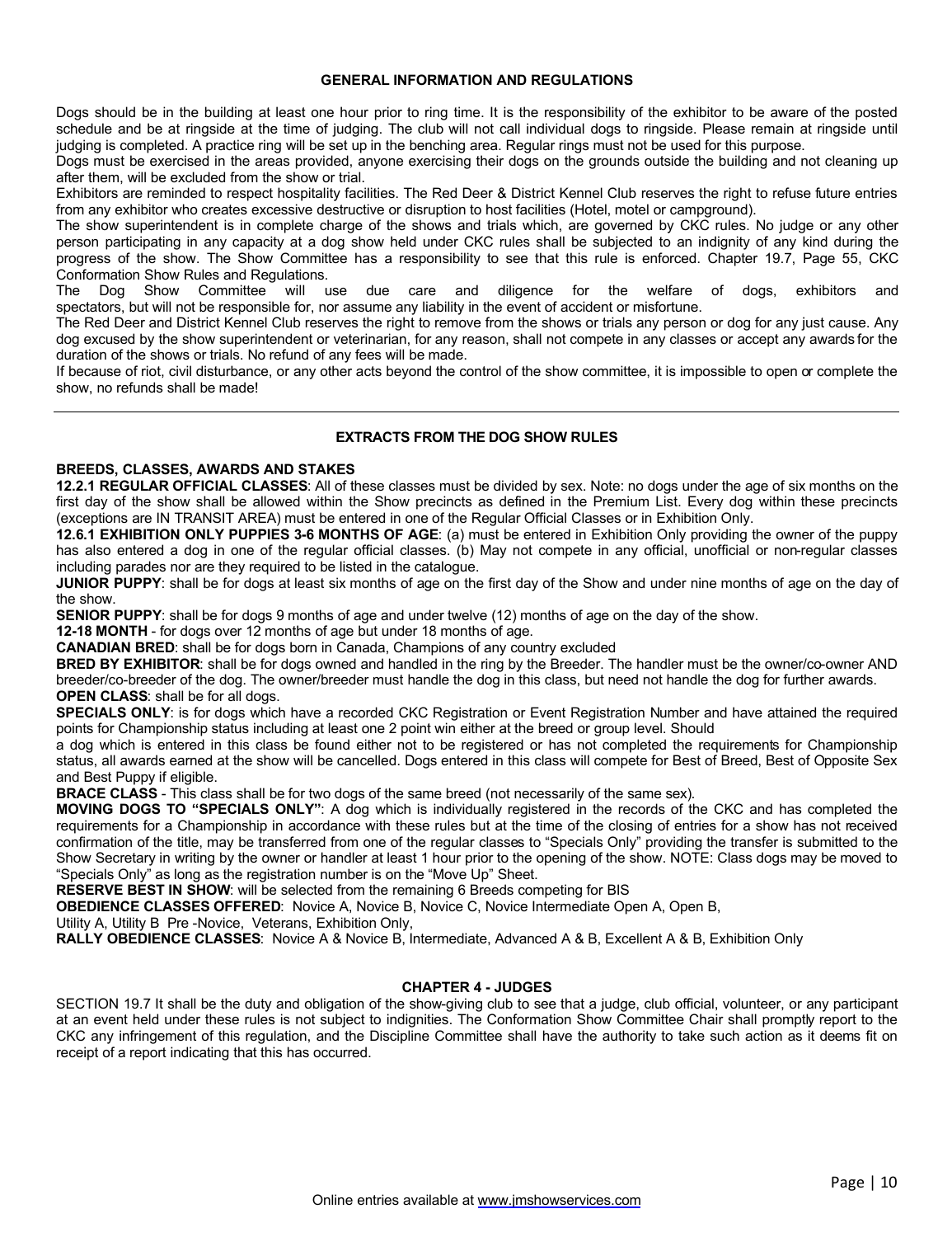#### **CHAMPIONS AND CHAMPIONSHIP POINTS**

A dog awarded WINNERS at a Championship show shall be credited with a number of championship points (ranging from 0 to 5) and the number of championship points credited to a dog awarded WINNERS shall be as provided hereunder. The schedule to be employed in the determination of the number of points awarded WINNERS shall be as follows:

| Competing* |  |  |             | 1 2 3-5 6-9 10-12 13 or more |
|------------|--|--|-------------|------------------------------|
| Points     |  |  | 0 1 2 3 4 5 |                              |

#### \*Includes the dog awarded Winners

In counting the number of eligible dogs in competition, a dog that is disqualified, dismissed, excused or ordered from the ring by the judge shall NOT be included in the calculation for points. If a dog awarded WINNERS is also awarded BEST OF BREED at the show, then all dogs competing in the breed, including Specials Only, shall be included in the total. If a dog awarded WINNERS is also awarded BEST OF OPPOSITE SEX to Best of Breed, then all dogs of the same sex including those competing for Specials Only shall be included in the total. If a dog is awarded WINNERS is also awarded BEST OF WINNERS, then all dogs defeated directly or indirectly in the breed shall be included in the total. If a dog is awarded WINNERS only, then all the dogs of the same sex in the class competition shall be included the total. The number of championship points to be credited to a dog awarded WINNERS shall be determined by the highest award earned and calculated as per Section 15.1. In addition to championship points allocated at the breed level, a dog awarded WINNERS, which also places in the regular Group competition, shall be credited with the following additional points provided that a dog was defeated at the Group level.

|                                        | Placed | Placed          | Placed | Placed |
|----------------------------------------|--------|-----------------|--------|--------|
| No. of Breeds Competing At Group Level | 1st    | 2 <sub>nd</sub> | 3rd    | 4th    |
| 13 or more                             | 5      |                 |        |        |
| $10 - 12$                              |        |                 |        |        |
| $6 - 9$                                |        |                 |        |        |
| 5                                      |        |                 |        |        |
| 4                                      |        |                 |        |        |
| 3                                      |        |                 |        |        |
| 2                                      |        |                 |        | U      |
|                                        |        |                 |        |        |

A dog awarded WINNERS which also places BEST IN SHOW at an All-Breed Championship Show shall be credited with 5 Championship points inclusive of any points earned at the breed and group level. In no case can a dog earn more than five points at a single show.

SECTION 15.1.12 In or for a dog to be recognized as a Champion, and its owner provided with a Championship Certificate, a dog must:

(a) earn 10 championship points under at least 3 different judges; and

(b) be registered in the records of the CKC, have an ERN or MCN

(c) have earned a least one 2 point win either at the breed or group level.

#### **NOTICE TO FOREIGN EXHIBITORS**

**Attention U.S. Exhibitors**: Please note that fees are due and payable in Canadian dollars. Due to consistently fluctuating currency rates, discounted cheques will not be accepted. Personal cheques will be accepted, however, they are to be payable in Canadian funds. If you send a cheque in U.S. funds it must be made out for the full amount of the entry and no exchange will be refunded to the exhibitor. Please do not mark cheques "Payable in Canadian Funds" or "At Par". They will not be cleared by the banks. To simplify the process, we urge that you purchase bank drafts or money orders payable in Canadian funds. Your understanding and co-operation is appreciated. Thank you.

#### **EVENT REGISTRATION NUMBER (ERN)**

**To obtain an ERN:** Send a photocopy of the dog's Registration Certificate reflecting current ownership with a written request for an ERN number. Please indicate coat type and size, if applicable. Fee for an Event Registration Number with the CKC is \$55.00 + HST. Include your payment in the full amount in Canadian funds. Payment may be made with VISA or Mastercard, personal or business cheque or money order. Non-Members, please note that if paying by cheque, the cheque must be certified. Non-residents of Canada, please note that discounted cheques or money orders will not be accepted due to fluctuating currency rates. Provide us with your full return address. Faxed requests will be accepted. Please ensure that your VISA or MasterCard number is legible and you have included your expiry date and signature. An ERN must be obtained within thirty (30) days of obtaining points, awards or scores to avoid cancellation. If factors beyond your control prohibit this or present a problem, please send a written request for a thirty (30) day extension. Please forward your request to: **The Canadian Kennel Club,** Show and Trials Division, 400, 200 Ronson Drive, Etobicoke, Ontario, Canada M9W 5Z9, Telephone: 416-675-5511 / Fax: 416-675-6506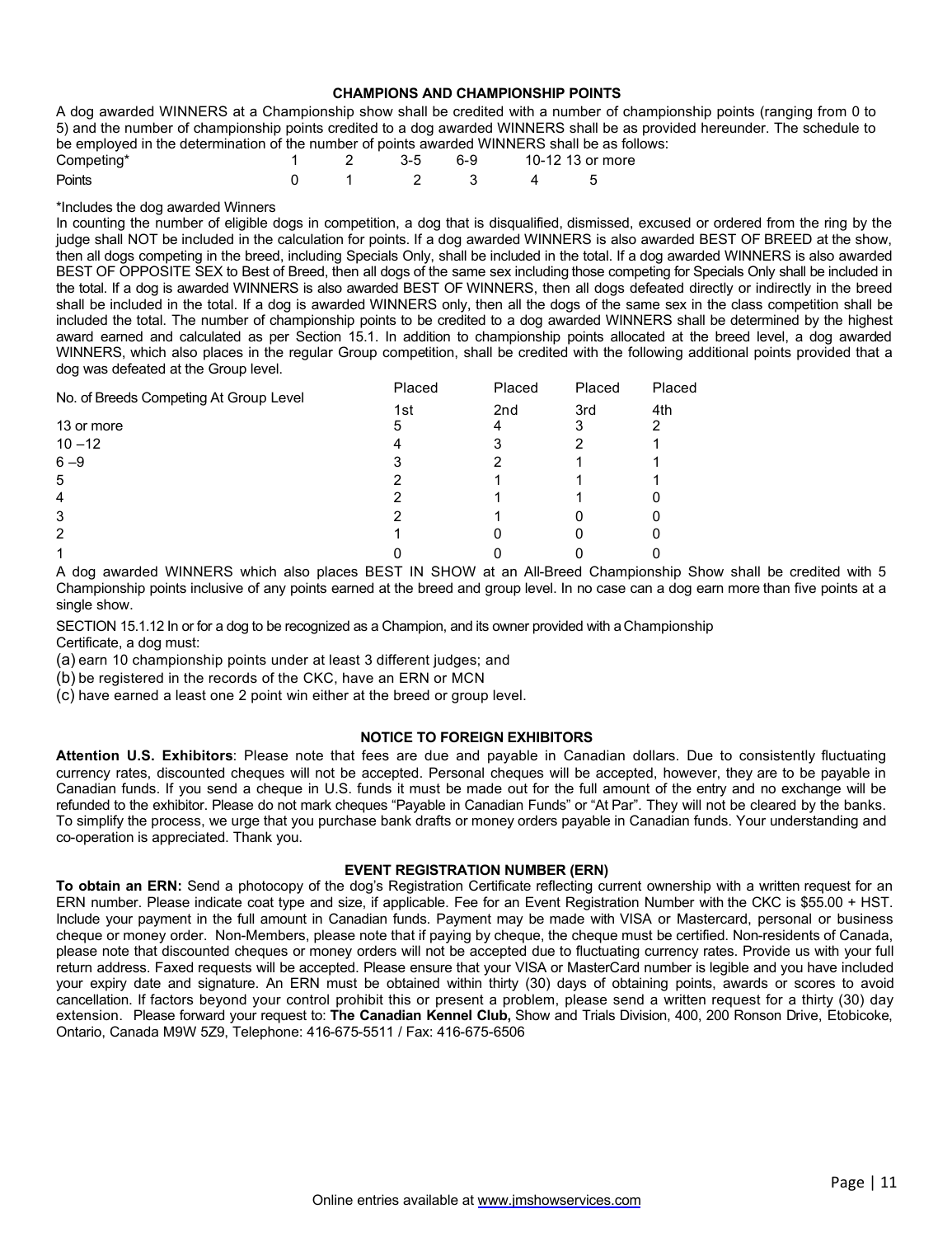

# **Echocardiogram with Color Flow Doppler Breed Screen Clinic**

**Open To Purebred Registered Dogs of All Breeds**

# **With Board-Certified Cardiologist, Dr. Luis Braz-Ruivo DVM, DVSc, ACVIM (Ca)**

# **Dates: April 3, 4, & 5\*, 2015**

\* This date will only be used if first two days fill. Location: Show Office in NE Corner of Benching Area Westerner Park, 4847 19 Street, Red Deer, Alberta, T4R 2N7 Sponsored by the Red Deer & District Kennel Club All Breed Show

**PLEASE NOTE:** This clinic is being conducted for the screening of congenital or acquired heart disease in breeding stock. No medical advice will be given to treat any suspected medical condition, or to check the progression of a previously diagnosed condition.

# **Registration Deadline: March 18, 2015 or when all spaces have filled**

**Cost: \$200.00 per dog prior to/on the registration deadline. Contact Cindy or Karen regarding appointment availability after deadline.** 

**\*If you are not entered in the show, you will be required to pay the admission fee to get onto the show grounds\***



**Cindy Thomas / Karen LeJeune 28A Cameron Crescent, Red Deer, AB. T4P 2E1 drluisbrazruivoab@gmail.com Cindy's Phone: 403-346-9848 Karen's Phone: 403-318-3358 Cindy's Fax: 403-346-9846 Karen's Fax: 1-888-755-3362** 

**Also check out Health Clinics under Prairies on the Canuck Dogs website at http://www.canuckdogs.com**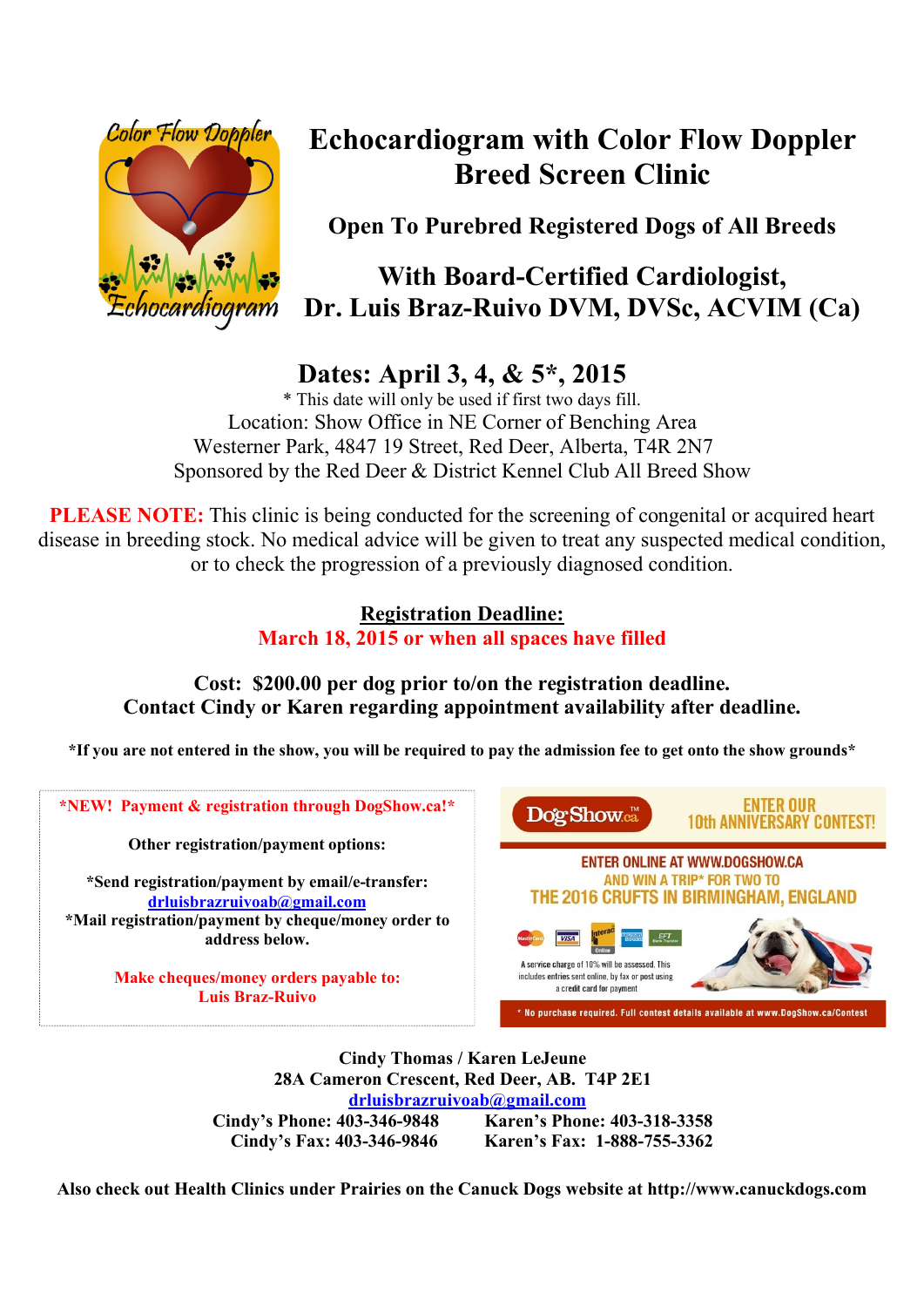# **Echocardiogram Clinic Registration Form**

#### **Appointments:**

It is recommended to have an assistant available to take your dog to the scheduled appointment if you are unable to do so yourself due to any unexpected conflicts. Keep in mind that the assistant you choose will be privy to confidential information during your dog's exam. **Any person with a large breed dog in the clinic MUST bring an assistant to the dog's appointment to assist in getting the dog on and off the cardiac table.**

#### **Registration:**

There will be a charge of \$30.00 for all NSF cheques. **There are no cancellations or refunds unless the clinic is cancelled. Any overpayment will be considered a donation.**

**Please print clearly or type out the form below. Complete one registration form per dog and send with payment using one of the methods listed on previous page.**

| Is this dog entered in the dog show? _ Yes _ No (mandatory - please check one)                                                                                                                                                       |                                              |                                                  |                                                   |  |  |  |
|--------------------------------------------------------------------------------------------------------------------------------------------------------------------------------------------------------------------------------------|----------------------------------------------|--------------------------------------------------|---------------------------------------------------|--|--|--|
| Select all that apply: _All Breed __ Specialty __ Obedience __ Rally Obedience __ Agility                                                                                                                                            |                                              |                                                  |                                                   |  |  |  |
|                                                                                                                                                                                                                                      |                                              |                                                  |                                                   |  |  |  |
|                                                                                                                                                                                                                                      |                                              |                                                  |                                                   |  |  |  |
| Registration Number (circle one: AKC CKC Other): ________________________________                                                                                                                                                    |                                              |                                                  |                                                   |  |  |  |
|                                                                                                                                                                                                                                      |                                              |                                                  |                                                   |  |  |  |
| $\text{Owner}(s)$ : $\qquad \qquad$                                                                                                                                                                                                  |                                              |                                                  |                                                   |  |  |  |
| Address: <u>New York: Address:</u> New York: 2008. The Contract of the Contract of the Contract of the Contract of the Contract of the Contract of the Contract of the Contract of the Contract of the Contract of the Contract of   |                                              |                                                  |                                                   |  |  |  |
|                                                                                                                                                                                                                                      |                                              |                                                  |                                                   |  |  |  |
|                                                                                                                                                                                                                                      |                                              |                                                  |                                                   |  |  |  |
| Email Address: <u>The Community of the Community of the Community of the Community of the Community of the Community of the Community of the Community of the Community of the Community of the Community of the Community of th</u> |                                              |                                                  |                                                   |  |  |  |
| Please indicate which day(s) your dog will be available for an appointment:                                                                                                                                                          |                                              |                                                  |                                                   |  |  |  |
| Friday, April 3, 2015<br>Saturday, April 4, 2015                                                                                                                                                                                     | __ morning __ afternoon<br>morning afternoon |                                                  |                                                   |  |  |  |
| Appointments will be scheduled once the RDDKC judging schedule is out and it is determined the clinic will happen. Your<br>appointment date and time will be sent to the email address you provided above after March 27, 2015.      |                                              |                                                  |                                                   |  |  |  |
| Office Use Only:                                                                                                                                                                                                                     |                                              |                                                  |                                                   |  |  |  |
|                                                                                                                                                                                                                                      |                                              |                                                  | Appointment Time: ____________ am/pm (circle one) |  |  |  |
| Gift Certificate(s) Redeemed: $N/Y$ (circle one)                                                                                                                                                                                     |                                              | Total Amount of Gift Certificate(s) Redeemed: \$ |                                                   |  |  |  |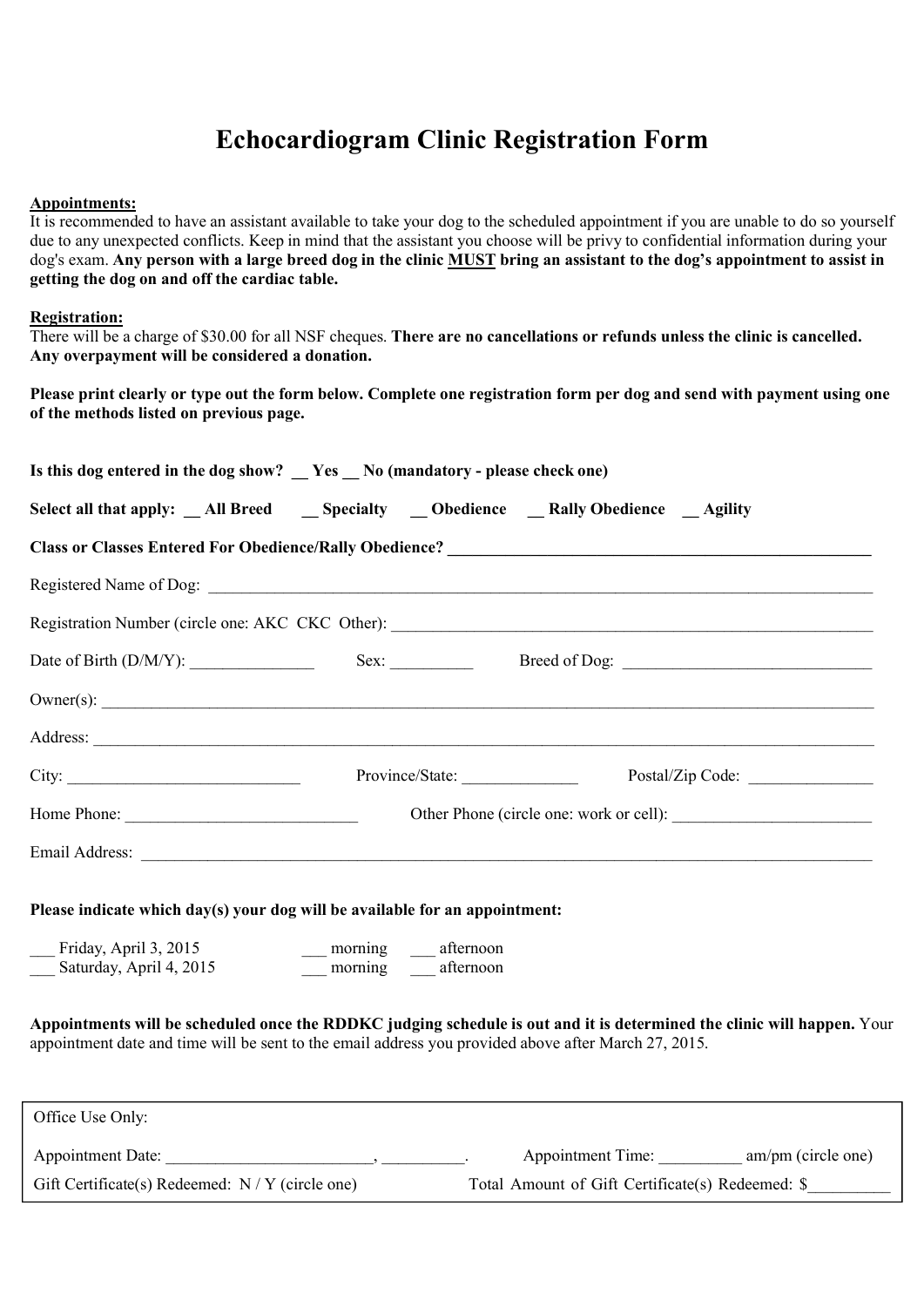| <b>RED DEER &amp; DISTRICT KENNEL CLUB</b><br><b>OFFICIAL CKC ENTRY FORM</b><br><b>CONFORMATION</b>                                                                                                                                                                                                                                                                                                                  |                                                                                                             | <b>RED DEER &amp; DISTRICT KENNEL CLUB</b><br><b>OFFICIAL CKC ENTRY FORM</b><br><b>CONFORMATION</b>                                                                                                                                                                                                                                                                                                                |                                                              |                                                                  |  |
|----------------------------------------------------------------------------------------------------------------------------------------------------------------------------------------------------------------------------------------------------------------------------------------------------------------------------------------------------------------------------------------------------------------------|-------------------------------------------------------------------------------------------------------------|--------------------------------------------------------------------------------------------------------------------------------------------------------------------------------------------------------------------------------------------------------------------------------------------------------------------------------------------------------------------------------------------------------------------|--------------------------------------------------------------|------------------------------------------------------------------|--|
| Friday                                                                                                                                                                                                                                                                                                                                                                                                               |                                                                                                             | Friday ___                                                                                                                                                                                                                                                                                                                                                                                                         |                                                              |                                                                  |  |
| Saturday ___<br>Pre-paid<br>Sunday $\_\_\_\$<br>Catalogue _____                                                                                                                                                                                                                                                                                                                                                      | <b>Listing Fees</b><br><b>Entry Fees</b>                                                                    | Saturday ___<br>Pre-paid<br>Sunday ____<br>Catalogue                                                                                                                                                                                                                                                                                                                                                               | <b>Listing Fees</b><br><b>Entry Fees</b>                     |                                                                  |  |
|                                                                                                                                                                                                                                                                                                                                                                                                                      |                                                                                                             |                                                                                                                                                                                                                                                                                                                                                                                                                    |                                                              |                                                                  |  |
| Conformation                                                                                                                                                                                                                                                                                                                                                                                                         |                                                                                                             | Conformation                                                                                                                                                                                                                                                                                                                                                                                                       |                                                              |                                                                  |  |
| Junior Puppy<br>12-18 months                                                                                                                                                                                                                                                                                                                                                                                         | <b>Baby Puppy</b>                                                                                           | Junior Puppy                                                                                                                                                                                                                                                                                                                                                                                                       | 12-18 months                                                 | <b>Baby Puppy</b>                                                |  |
| Senior Puppy<br>Open<br>Can. Bred                                                                                                                                                                                                                                                                                                                                                                                    | Brace (Sat Only)                                                                                            | Senior Puppy<br>Can. Bred                                                                                                                                                                                                                                                                                                                                                                                          | Open                                                         | Brace (Sat Only)                                                 |  |
| <b>Bred BY</b>                                                                                                                                                                                                                                                                                                                                                                                                       | Specials Only<br><b>Exhibition Only</b><br>Sweepstakes                                                      | Bred BY                                                                                                                                                                                                                                                                                                                                                                                                            | Specials Only<br><b>Exhibition Only</b>                      | Sweepstakes                                                      |  |
| Please Print Clearly                                                                                                                                                                                                                                                                                                                                                                                                 |                                                                                                             |                                                                                                                                                                                                                                                                                                                                                                                                                    | <b>Please Print Clearly</b>                                  |                                                                  |  |
| <b>Breed:</b>                                                                                                                                                                                                                                                                                                                                                                                                        | <b>Sex</b>                                                                                                  | Breed:                                                                                                                                                                                                                                                                                                                                                                                                             |                                                              | <b>Sex</b>                                                       |  |
| <b>Registered Name of Dog</b>                                                                                                                                                                                                                                                                                                                                                                                        |                                                                                                             | <b>Registered Name of Dog</b>                                                                                                                                                                                                                                                                                                                                                                                      |                                                              |                                                                  |  |
| Enter number<br>CKC Reg. No.<br>CKC ERN No.<br>CKC Misc. Cert. No.<br>Canada<br>Listed<br>П                                                                                                                                                                                                                                                                                                                          | Date of Birth<br>$D$ / M / Y _______<br>$Yes$ No $\qquad$<br>Is this a puppy<br>Place of Birth<br>Elsewhere | Enter number<br>CKC Reg. No.<br>$\Box$<br>CKC ERN No.<br>$\Box$<br>CKC Misc. Cert. No.<br>$\perp$<br>Listed<br>П                                                                                                                                                                                                                                                                                                   | Date of Birth<br>Is this a puppy<br>Place of Birth<br>Canada | $D_$ $M_$ $Y_$<br>$Yes$ No $\overline{\phantom{a}}$<br>Elsewhere |  |
| Breeder(s)                                                                                                                                                                                                                                                                                                                                                                                                           |                                                                                                             | Breeder(s)                                                                                                                                                                                                                                                                                                                                                                                                         |                                                              |                                                                  |  |
| <b>Sire</b>                                                                                                                                                                                                                                                                                                                                                                                                          |                                                                                                             | <b>Sire</b>                                                                                                                                                                                                                                                                                                                                                                                                        |                                                              |                                                                  |  |
| Dam                                                                                                                                                                                                                                                                                                                                                                                                                  |                                                                                                             | Dam                                                                                                                                                                                                                                                                                                                                                                                                                |                                                              |                                                                  |  |
| Reg'd Owners                                                                                                                                                                                                                                                                                                                                                                                                         |                                                                                                             | Reg'd Owners                                                                                                                                                                                                                                                                                                                                                                                                       |                                                              |                                                                  |  |
| <b>Owners Address</b>                                                                                                                                                                                                                                                                                                                                                                                                |                                                                                                             | <b>Owners Address</b>                                                                                                                                                                                                                                                                                                                                                                                              |                                                              |                                                                  |  |
| City                                                                                                                                                                                                                                                                                                                                                                                                                 | <b>PC</b><br><b>Province</b>                                                                                | City                                                                                                                                                                                                                                                                                                                                                                                                               | <b>Province</b>                                              | <b>PC</b>                                                        |  |
| Name of Owner's Agent (if any) at the show                                                                                                                                                                                                                                                                                                                                                                           |                                                                                                             | Name of Owner's Agent (if any) at the show                                                                                                                                                                                                                                                                                                                                                                         |                                                              |                                                                  |  |
| <b>Agent's Address</b>                                                                                                                                                                                                                                                                                                                                                                                               |                                                                                                             | <b>Agent's Address</b>                                                                                                                                                                                                                                                                                                                                                                                             |                                                              |                                                                  |  |
| City                                                                                                                                                                                                                                                                                                                                                                                                                 | PC<br>Province                                                                                              | City                                                                                                                                                                                                                                                                                                                                                                                                               | <b>Province</b>                                              | PC                                                               |  |
| Mail I.D. to Owner_or Agent_                                                                                                                                                                                                                                                                                                                                                                                         |                                                                                                             | Mail I.D. to Owner_or Agent_                                                                                                                                                                                                                                                                                                                                                                                       |                                                              |                                                                  |  |
| Email (for schedule and fax conformation)                                                                                                                                                                                                                                                                                                                                                                            |                                                                                                             | Email (for schedule and fax conformation)                                                                                                                                                                                                                                                                                                                                                                          |                                                              |                                                                  |  |
|                                                                                                                                                                                                                                                                                                                                                                                                                      |                                                                                                             |                                                                                                                                                                                                                                                                                                                                                                                                                    |                                                              |                                                                  |  |
|                                                                                                                                                                                                                                                                                                                                                                                                                      | Signature                                                                                                   |                                                                                                                                                                                                                                                                                                                                                                                                                    |                                                              |                                                                  |  |
| <b>I CERTIFY</b> that I am the registered owner(s) of the dog or that I am authorized agent of the owner(s) whose<br>names I have entered and accept full responsibility for all statements made in this entry. In consideration of<br>the acceptance of this entry, I (we) agree to be bound by the rules and regulations of the Canadian Kennel<br>Club and by any additional rules appearing in the Premium list. |                                                                                                             | <b>CERTIFY</b> that I am the registered owner(s) of the dog or that I am authorized agent of the owner(s) whose<br>names I have entered and accept full responsibility for all statements made in this entry. In consideration of<br>the acceptance of this entry, I (we) agree to be bound by the rules and regulations of the Canadian Kennel<br>Club and by any additional rules appearing in the Premium list. |                                                              |                                                                  |  |
| Email Address                                                                                                                                                                                                                                                                                                                                                                                                        | Telephone                                                                                                   | Email Address                                                                                                                                                                                                                                                                                                                                                                                                      | Telephone                                                    |                                                                  |  |